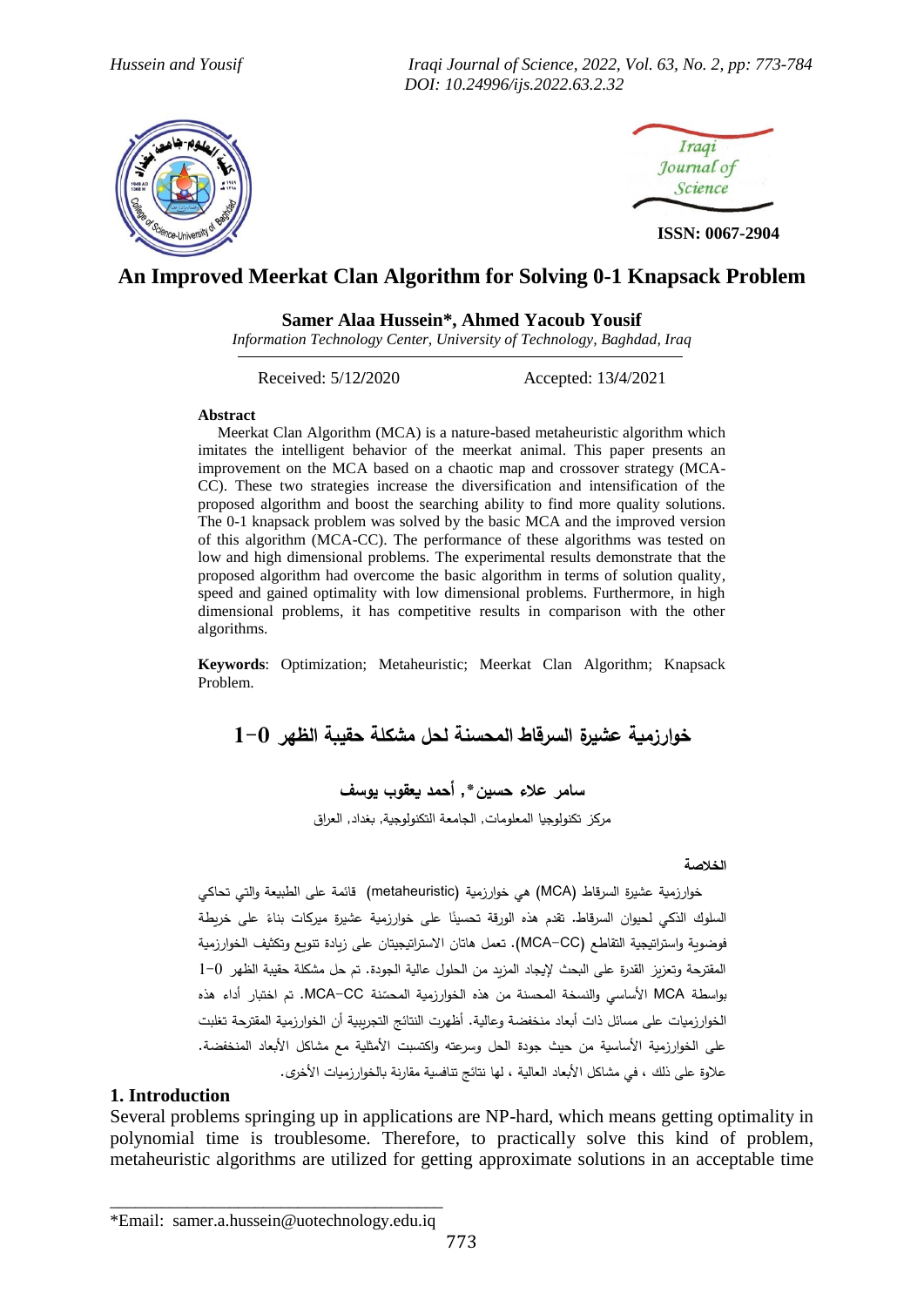[1]. Some examples of the most widespread metaheuristic algorithms are Ant Colony Optimization (ACO), Artificial Bee Colony (ABC), and Particle Swarm Optimization (PSO). Metaheuristic algorithms have proven their superiority in solving various optimization problems. However, these algorithms may be trapped into local optima due to their stochastic behavior. Consequently, many improvements for metaheuristic algorithms were applied to overcome their limitations [2].

Recently, in numerous studies, chaos and metaheuristics were blended to exhibit the chaotic behaviors within the metaheuristic algorithms [3]. Chaos, which is defined as the simulation of the dynamic behavior of nonlinear systems, was utilized to overcome the barriers of metaheuristics and boost its performance [2].

The knapsack problem was classified as an NP-hard optimization problem. It has a variety of applications such as production planning problems, project selection, cutting stock problems, and resource allocation. 0-1 knapsack problem (0-1 KP) is one of the knapsack problems which consists of many items with its profits and weight to be involved in a knapsack. It aims to maximize the selected profit of the items without exceeding the knapsack capability [4]. Meerkat Clan Algorithm (MCA) is a nature-stimulated metaheuristic algorithm that was recently developed by Al-Obaidi, Abdullah, and Ahmed [5] for optimization problems. This novel algorithm mimics the intelligent behavior of the Meerkat (Suricata suricatta) animal in desert traversal to seek nourishment. This paper presents an improved version of the MCA to solve the knapsack problem.

The rest of the paper is organized as follows: Section 2 presents some related work. Section 3 offers a brief description of basic MCA. In Section 4, the proposed MCA-CC is presented. The application of the 0-1 KP is described in Section 5. The experimental results are detailed and compared with other optimization techniques in Section 6. In the last section, the conclusions of the paper are drawn.

## **2. Related Works**

The problem of 0–1 KP has been considered by several researchers on different topologies to evaluate its performance and validate its effectiveness in solving this type of problem. Below are some of these recent studies. In [6], parallel simulated annealing on CPU with GPU by using the CUDA platform for handling 0–1 KP was introduced. The parallel method is faster than the single ones and has the capability of delivering a good quality solution in both low and medium dimensional problems. The experiments demonstrated the parallel method has superiority over the sequential one.

In [7], a hybridized PSO and greedy strategy that depended on the penalty factor was presented for tackling 0-1 KPs. The results obtained by this approach were competitive in comparison with other algorithms on large scale instances. In [8], a hybrid approach called cuckoo search algorithm with a global harmony search was suggested to solve 0-1 knapsack problems. This hybridization method overcomes the shortcomings of the cuckoo search algorithm by adapting the mutation operation to prop the search ability and population diversity. The efficiency and the effectiveness of the method have been demonstrated in tackling the low and high dimensional problem and it has the distinction compared with different optimization algorithms. In [9], a binary monkey algorithm was presented to solve the 0-1 knapsack problems. The local search ability of the proposed algorithm was reinforced by using the greedy strategy. The modified somersault process and adapted cooperation process were introduced to escape from the local optimum and speed up the convergence rate. The proposed algorithm showed efficiency in solving various data instances of the problem.

In [10], the complex-valued encoding and the greedy algorithm with the wind-driven optimization were considered for enhancing its performance for solving 0-1 KPs in terms of exploration and the exploitation. The computational results show that the proposed algorithm is convenient for the different scales of the problem's instances. In [11], an improved binary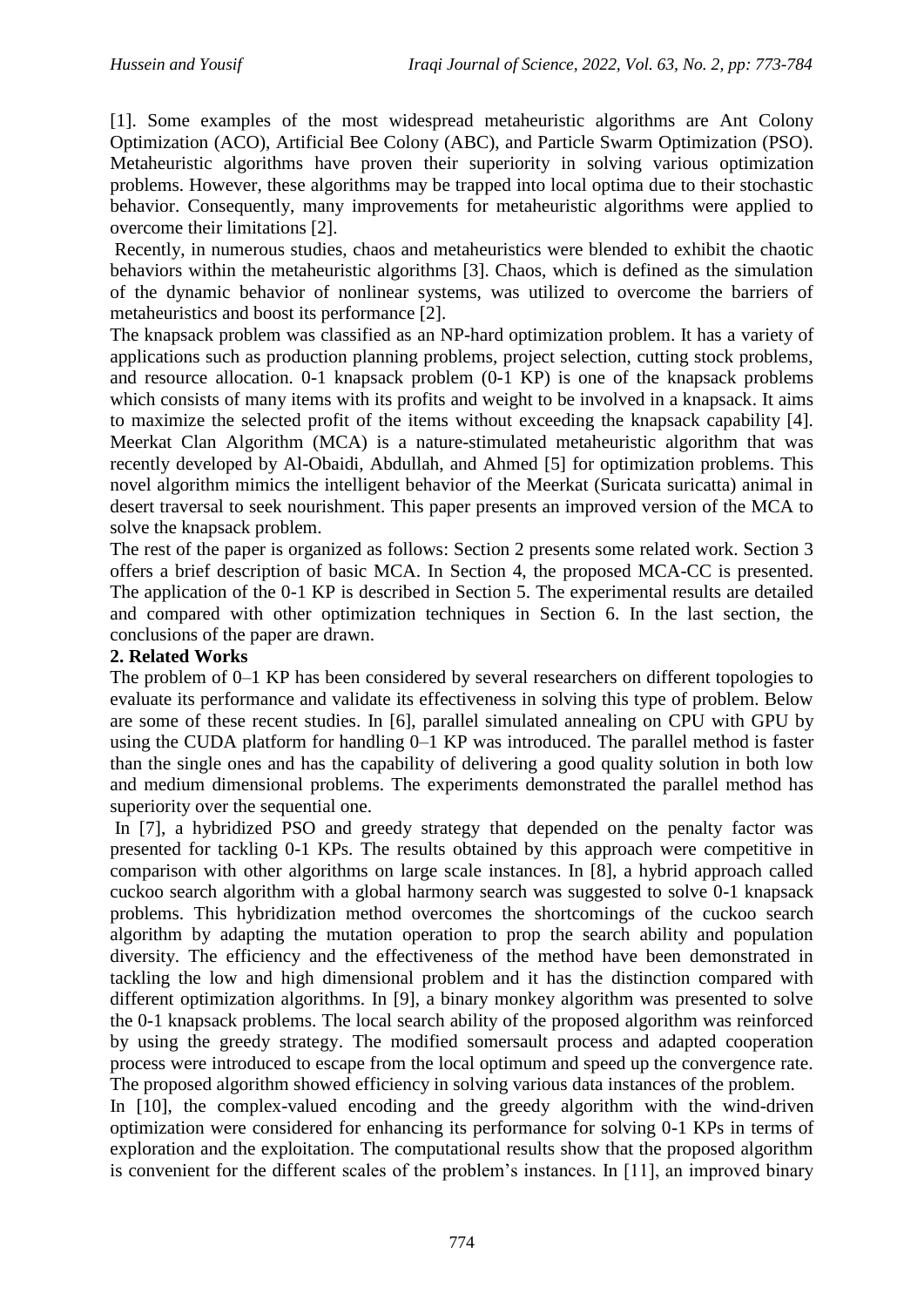chicken swarm optimization algorithm was proposed for solving the 0-1 knapsack problem. Greed and mutated strategies were applied to promote the quality and feasibility and increase the possibility of preventing the local minima. The comparison results proved that the proposed algorithm has sublimity in terms of quality of solution, stability, and convergence rate.

In [12], the monarch butterfly optimization with Opposition-Based Learning (OBL) strategy and Gaussian perturbation was presented. The Gaussian perturbation was conducted on a portion of the individuals with deficient fitness in each generation to take out from the local optimum. Besides, the OBL method was performed on half of the population to speed up the convergence rate. The experimental results demonstrated the effectiveness of the proposed method in solving large-scale 0-1 KP problems. In [13], ten approaches based on the binary moth search algorithm were proposed for tackling a discounted 0-1 knapsack problem. In addition to the basic moth search algorithm, nine algorithms with diverse mutation operators based on the global harmony search were suggested. The experimental results demonstrated the prominent performance of the nine proposed methods in both solution quality and computational efficiency compared to the basic moth search.

In [14], Fitness switching genetic algorithm was applied for solving the 0-1 knapsack problem by employing three distinctive methods; fitness leveling, fitness switching, and simple local search. The developed algorithm investigated the benefit of the fitness switching genetic algorithm for solving problems with many feasible solutions as well as problems with rare ones. The experiments demonstrated that the algorithm has an effective search ability, and it is tailored to solve these kinds of problems. In [15], a Binary version of the Flower Pollination Algorithm (BFPA) was proposed for solving the 0–1 knapsack problem. Since standard FPA is used for the continuous optimization, BFPA used a sigmoid function to convert the realvalued generated from FPA into one or zero. The computational results show that BFPA has better performance in large-scale KPs compared to other algorithms.

## **3. Meerkat Clan Algorithm**

Meerkat clan algorithm (MCA) is a recent nature-based metaheuristic algorithm presented in [5]. It mimics the Meerkat animals' behavior in their coexistence and nutrition. Meerkats are animals that live in social groups from five to thirty members. These animals share both lavatories and parental care responsibility due to their sociability. Each gang has a leading alpha male and leading alpha female. Each gang has its region, and they move from one place to another in the absence of food or when forced by a more violent gang. In case they are forced to leave, the less violent gang will have to extend by another tactic or remain until they become more vigorous and retrieve their lost burrow. Each gang has someone who guards over it called a 'sentry'. This sentry guards the gang if there is a danger and warns them to avoid the risks.

Given the meerkat behavior, the MCA can be outlined as the pseudocode shown in algorithm-1 [5]. MCA assumes that there is a clan with size n of meerkat(s) (solution) where each meerkat in the clan at the initialization phase is generated randomly. The best meerkat selected from the generated clan is defined as 'sentry', and the remainder of meerkats in the clan are separated into two groups, foraging group with size  $m$ , and care group with size  $(n - m - 1)$ . In the foraging group, each meerkat acquires the best neighbor to be its next position. Then, a fraction  $Fr$  of the worst meerkats is swapped with the best ones in the care group. A fraction  $Cr$  of the worst meerkats in the care group is discarded and replaced by random ones. The best meerkat in the foraging group becomes the sentry if it has superiority over the sentry obtained so far.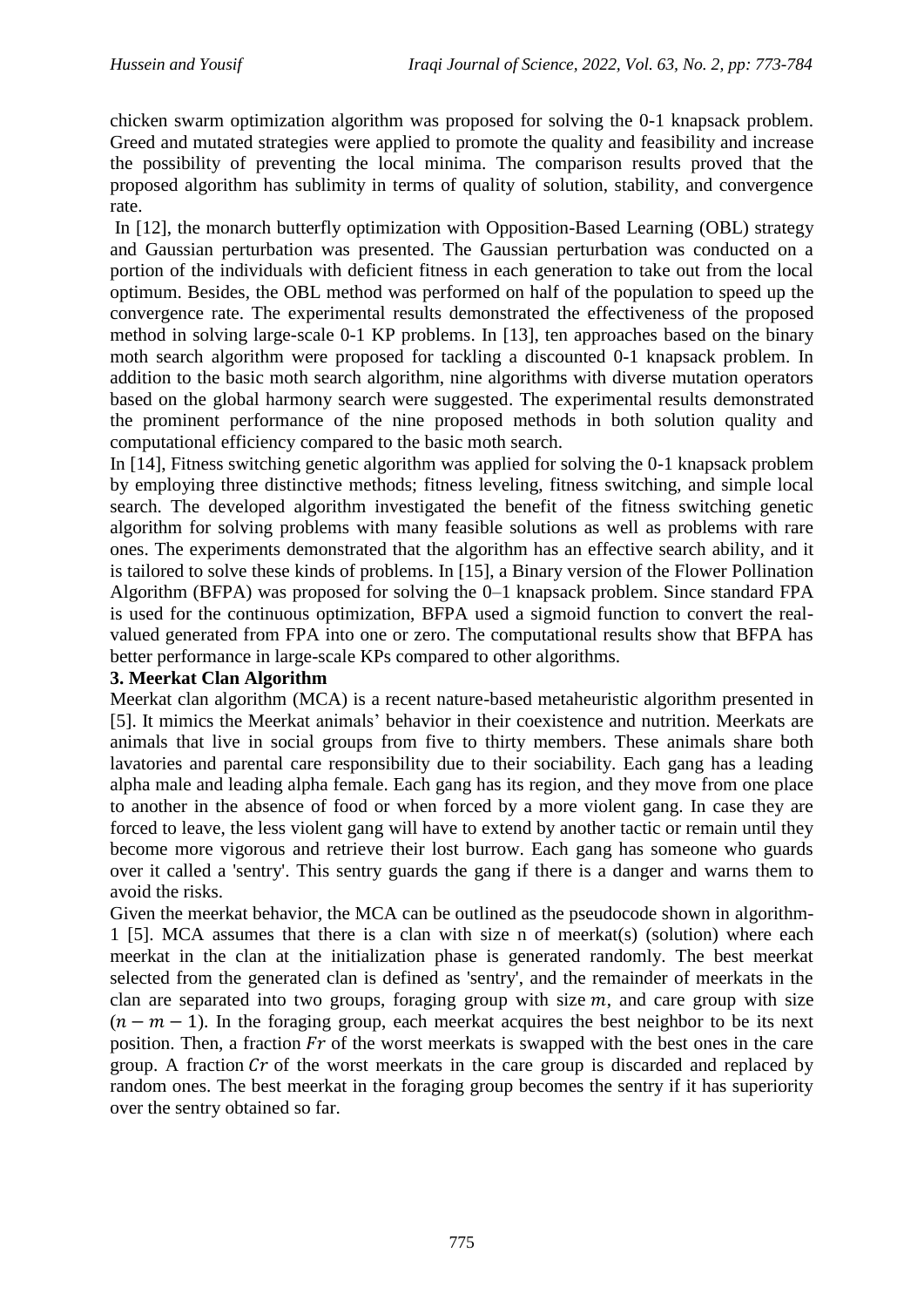| Algorithm 1- The pseudocode of meerkat clan algorithm |  |
|-------------------------------------------------------|--|
|-------------------------------------------------------|--|

```
Meerkat Clan Algorithm
Input: Clan size (n), foraging size (m), care size (c), worst foraging rate (Fr), worst care rate
(Cr), neighbor solution (k).
Output: Best Solution.
Begin
  Generate random clan of solutions clan (n) Compute fitness for clan solutions
  Sentry = best solution of the clan
  Divide the clan into two groups (foraging & care).
   While not termination condition Do
     For i = 1 to m
        Generate k neighbors from foraging set
        Foraging (i) = best one from k neighbor
      End for
Swap the worst for Fr solution in foraging group with best
      ones solution in care group;
Drop the worst Cr solution from care group and generate
      ones solution randomly;
     Select the best one of foraging call it best_forg
     If best for q \leq Sentry then
        Sentry = best forg
      End if
   End while
End
```
## **4. The Proposed Algorithm**

Meerkat Clan Algorithm based on chaotic map and crossover operation (MCA-CC) is an improved version of the basic MCA algorithm, which is proposed in this paper to enrich the searching behavior of the basic MCA algorithm for finding the optimal solution. The pseudocode of the proposed MCA-CC algorithm is shown in algorithm-2. In MCA-CC, the initial solutions were generated using chaos instead of a random generation in the basic algorithm. This modification is proposed based on the characteristic of chaos which has been utilized to overcome the limitations of randomness. Furthermore, it considerably enhances the exploration ability of the algorithm. In MCA-CC, the well-known logistic map is employed to generate the initial solution via iterating one step of the equation (1) starting from a random initial value at the first iteration. The logistic map equation is described in equation 1 [16]:

$$
c(t+1) = \mu c(t)(1 - c(t))
$$
 (1)

where  $(\mu)$  is between 3.57 and 4 for fulfilling the chaotic behavior.

Additionally, at every generation, after each meerkat in the foraging group updates its position with a neighbouring search using (2-opt) a number of the best meerkats are selected as an elite. These meerkats are used with the sentry for producing a new solution by 2-point crossover operation.

The 2-point crossover operation is performed on the two selected parents in the proposed algorithm; it takes sentry solution as parent 1 and one solution in the elite as parent 2 to create one child (*Cross\_Sol*). This operation selects two crossover points randomly and combines the parents at the crossover points to create the child or offspring solution. Thereby, the genes between the two points are copied from the parents 1 into the child and other genes are taken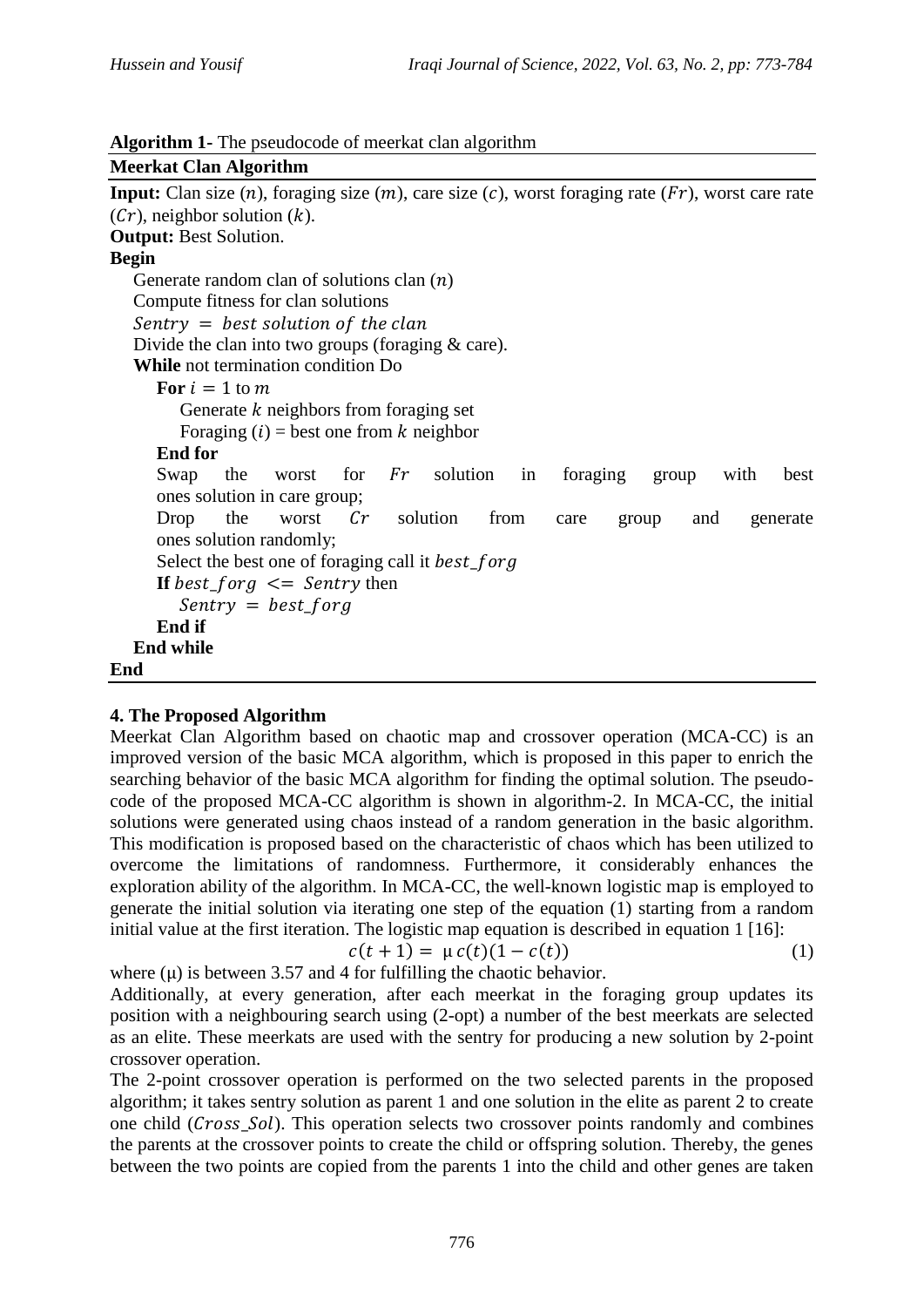from parent 2. Figure 1 shows an example of this operation. After performing the crossover operation and producing *Cross Sol*, one of the foraging group solutions is selected randomly (*Foraging(i)*,  $1 \le i \le m$ ), and it is compared with the *Cross Sol*, if the *Cross Sol* is better than  $Foraging(i)$ , replace  $Foraging(i)$  by  $Cross\_Sol$ . This method is suggested to provide proposed algorithm with an ability for using the experiences of the Clan members for creating a promising solution. Furthermore, the crossover operator used is to make the offspring inherit its parent attributes and promote the search ability of the proposed algorithm for finding a global optimum.

**Algorithm 2-** The pseudocode of the proposed algorithm

# **Improved Meerkat Clan Algorithm**

```
Input: Clan size (n), foraging size (m), care size (c), worst foraging rate (Fr),
      worst care rate (Cr), neighbor solution (k), elite rate (Er).
Output: Best Solution.
Begin
  Generate clan of solutions clan (n) using Equation 1
   Compute fitness for clan solutions
  Sentry = best solution of the clanDivide the clan into two groups (foraging & care).
  While (iter \langle Max\_iter \rangle Do
     For i = 1 to mGenerate k neighbors from foraging set
        Foraging (i) = best one from k neighbor
      End for
     Find E of the best solutions in foraging group m where (E = E r \times n)For i = 1 to E
        Cross\_Sol = Crossover (Sentry, E(i))Select a Meerkat among Foraging (m) (say, p) randomly
        If F(Cross\_Sol) > F(p) then
           Replace p by the Cross Sol
      End for
Swap the worst for Fr solution in foraging group with best
      ones solution in care group;
Drop the worst Cr solution from care group and generate
      ones solution randomly;
     Select the best one of foraging call it best_forg
     If F(best\_forg) \leq F(Sentry) then
        Sentry = best_forg
      End if
     Iter = iter + 1 End while
End
```


**Figure -1** The crossover operation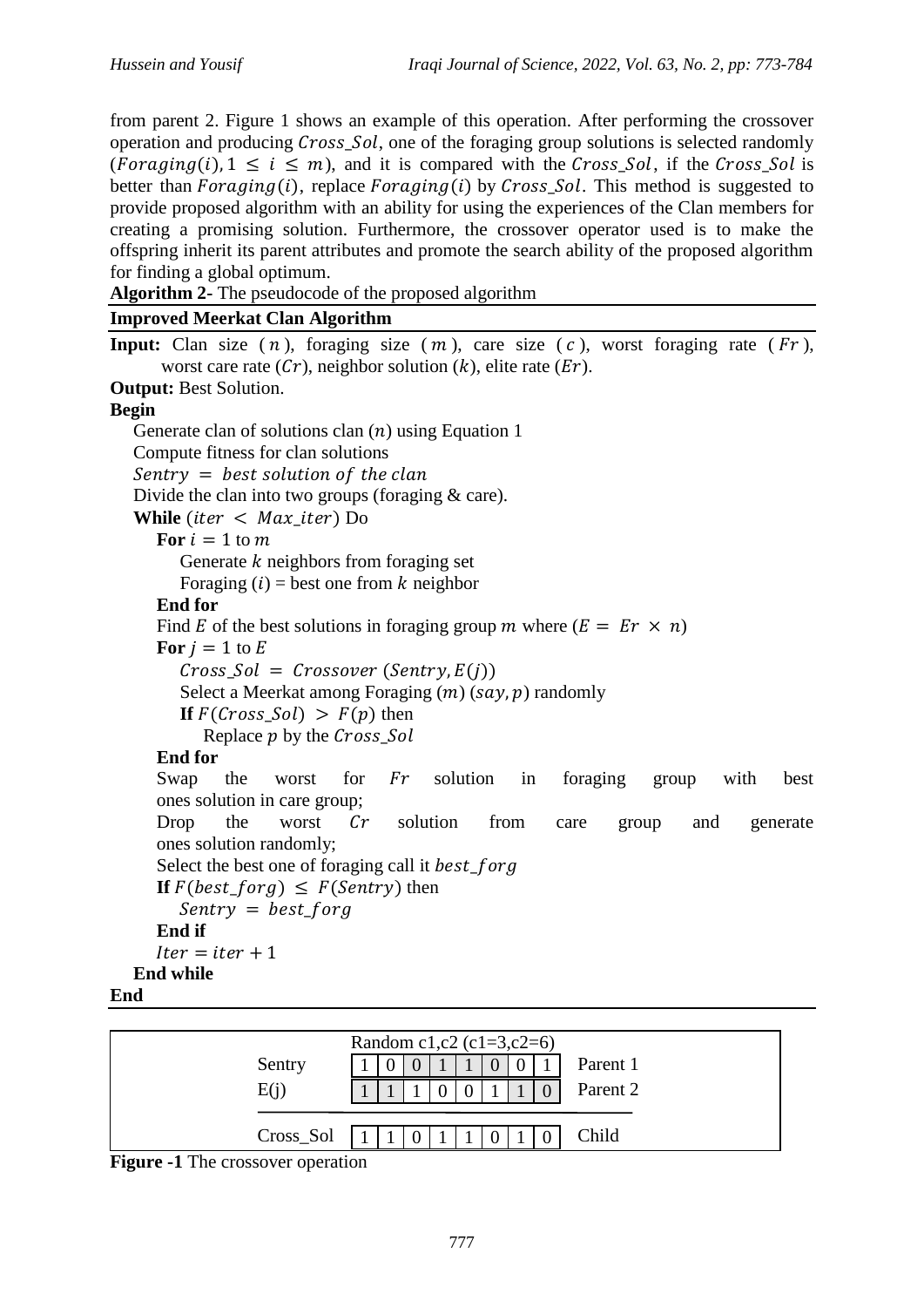For the proposed algorithm, the chaotic map, on one hand, is utilized to produce uniformly distributed meerkats to improve the quality of the initial population rather than random production of the initial population in the basic MCA to overcome the lack of randomness. On the other hand, the local best regions of the solution space that is found in each generation, which is not taking into consideration in the basic MCA, is employed by crossover strategy. This can make the MCA-CC algorithm proceed with searching in promising areas, thereby raising the probability of finding global optimal or near to optimal solution and speed up the convergence rate.

## **5. MCA-CC for Solving the Knapsack Problem**

In The 0-1 knapsack problem, there are n of items to be included in the knapsack, where each item has a profit  $p_i$  and a weight  $w_i$ , and maximum weight capability W.  $x_i$  clarifies if the item is included or not in the Knapsack. The objective of this problem is to maximize the items profit so that total weights do not exceed the limited weight capability of the knapsack [15]. 0–1 knapsack problem may be described as in equations 2 and 3:

$$
Max \ \sum_{i=1}^{n} p_i x_i \tag{2}
$$

$$
Subject to \sum_{i=1}^{n} w_i x_i \le W, x = 0 \text{ or } 1
$$
 (3)

Consequently, to solve the 0–1 knapsack Problem by the MCA-CC algorithm, first, an initial clan of n binary solutions (meerkats)  $S_i$  is generated using equation (1). Each meerkat has a dimension m which represents the number of items available in the Knapsack Problem. The basic steps of the initialization phase can be described as follows:

- For each meerkat in the clan, generate m-dimensional random numbers  $\in [0,1]$ .
- Each random number is used as an initial value in Equation (logistic) to produce chaotic numbers.
- Each chaotic number is converted to zero or one using equation 4:

$$
c = \begin{cases} 0, & \text{if } c < 0.5 \\ 1, & \text{otherwise} \end{cases} \tag{4}
$$

Furthermore, Solution quality is evaluated by the fitness function, which is calculated as the gathering of the profits for all items selected in the knapsack. To retain the feasibility of the solution, the total weights of the packed items must not exceed the capacity of the knapsack so that the knapsack constraint is not contradicted. If the solution contradicts the knapsack constraint it means this is not a feasible solution. It is repaired by using the proposed repair algorithm which is illustrated in algorithm-3 to be a feasible solution.

**Algorithm 3-** The pseudocode of the proposed repair algorithm

**Repair Algorithm Input:** infeasible solution  $S(i)$ . **Output:** feasible solution  $S(i)$ **Begin For**  $i = 1$  to  $n$  (dimension of each meerkat) Calculate  $RO = \frac{p}{q}$ w  **End for** Calculate total\_weight of Solution  $S(j)$  via  $\sum_{j=1}^{n} w$ **While** (total weight  $>$  knapsack capacity) **Remove items with lowest RO** Calculate total weight  **End while End**

### **6. Experimental Results**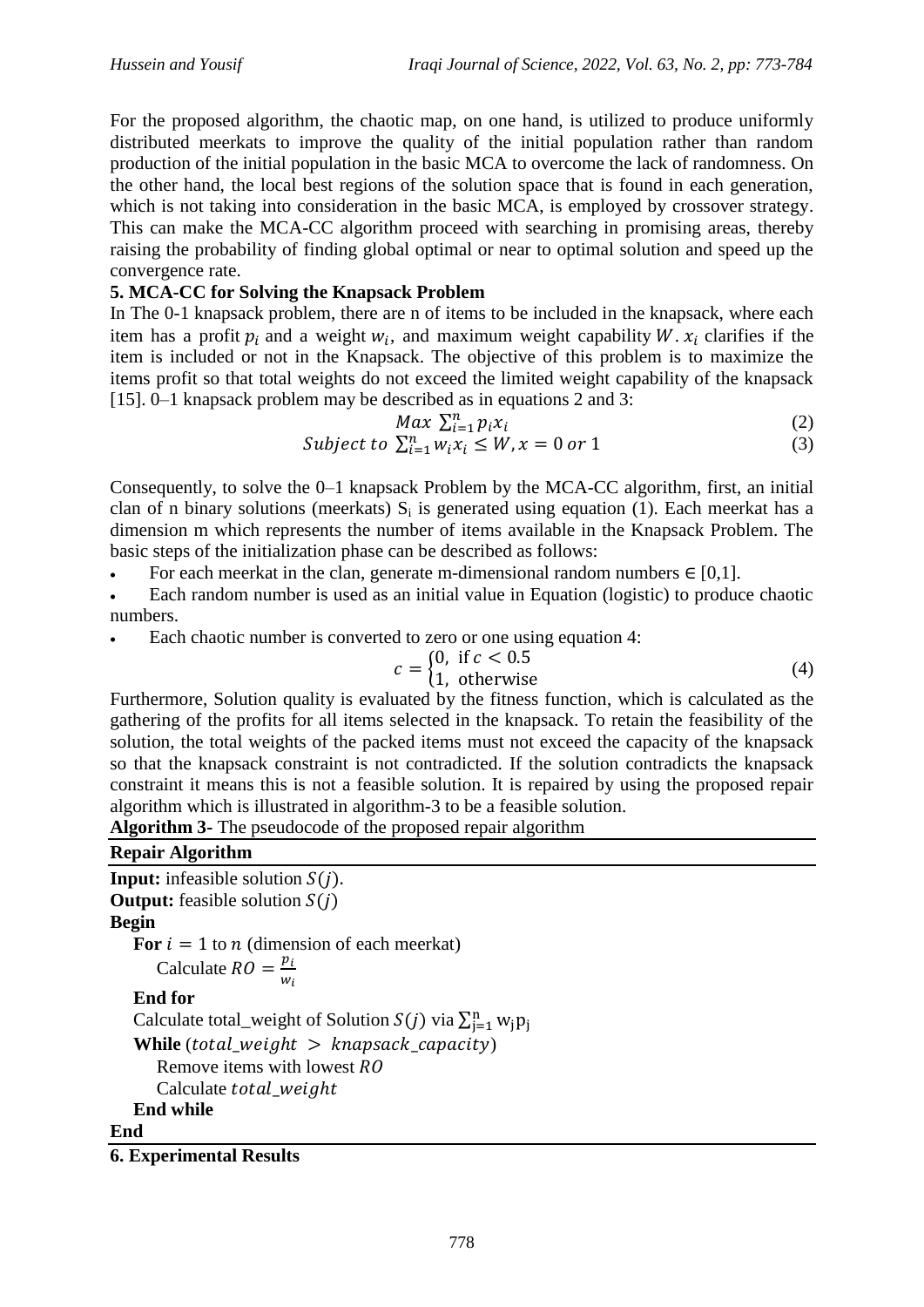The 0-1 knapsack problem was used to measure the performance of the basic and improved version of the meerkat clan algorithm (MCA and MCA-CC respectively) and these algorithms were conducted with MATLAB R2018b and run using Intel(R) Core i7 CPU Q740, 1.73GHz with 4GB memory capacity computer. The parameter settings for MCA and MCA-CC algorithms are presented in Table 1. The datasets used for the 0-1 Knapsack problem were obtained from [17]. These datasets were classified into two categories (low and high) depending on the dimension of the problems. The data types were classified into four categories; Low Dimensional Uncorrelated Data Instances (LD-UD), High Dimensional Uncorrelated Data Instances (HD-UD), High dimensional Weakly Correlated Data Instances (HD-WC), and High Dimensional Strongly Correlated Data Instances (HD-SC) due to their variance within the correlation of the data instances. To test the algorithms performance, 10 independent runs were made for the MCA and MCA-CC algorithms on the Low-dimensional and high-dimensional 0-1 Knapsack problem. The best-obtained solution and the error rate (ER) of each algorithm for the variant dimension of the problem are presented in Table 2 and Table 3. The error rate is calculated using equation 5:

$$
ER = \frac{(opt - BS)}{opt} \tag{5}
$$

| <b>MCA</b>          |              | MCA-CC              |              |  |  |
|---------------------|--------------|---------------------|--------------|--|--|
| <b>Parameter</b>    | <b>Value</b> | <b>Parameter</b>    | <b>Value</b> |  |  |
| Max Iteration       | 500          | Max Iteration       | 500          |  |  |
| No. of Meerkats     | 75           | No. of Meerkats     | 75           |  |  |
| Foraging size       | 50           | Foraging size       | 50           |  |  |
| Care size           | 24           | Care size           | 24           |  |  |
| Worst foraging rate | 20%          | Worst foraging rate | 20%          |  |  |
| Worst Care rate     | 30%          | Worst Care rate     | 30%          |  |  |
| Neighbor solution   | 20           | Neighbor solution   | 20           |  |  |
| N/A                 | -            | μ                   | 3.8282       |  |  |
| N/A                 |              | Elite rate          | 20%          |  |  |

where  $(opt)$  is the optimal value and  $(BS)$  is the best value of the algorithm. **Table 1-** Parameter setting for the algorithms

**Table 2-** Best results of MCA and MCA-CC on the low dimension sizes with its characteristics

|                                                        | Data  | No. of         | Max.          |                       |           | <b>MCA</b>   |           | MCA-CC         |  |
|--------------------------------------------------------|-------|----------------|---------------|-----------------------|-----------|--------------|-----------|----------------|--|
| <b>Problem</b>                                         | type  | items<br>(n)   | weight<br>(w) | <i><b>Optimal</b></i> | <b>BS</b> | ER           | <b>BS</b> | ER             |  |
| $f1_1-d_kp_10_269$                                     | LD-UD | 10             | 269           | 295                   | 295       | $\Omega$     | 295       | $\Omega$       |  |
| $f2_l-d_kp_20_878$                                     | LD-UD | 20             | 878           | 1024                  | 1024      | $\mathbf{0}$ | 1024      | $\overline{0}$ |  |
| $f3_l-d_kp_4_20$                                       | LD-UD | $\overline{4}$ | 20            | 35                    | 35        | $\Omega$     | 35        | $\theta$       |  |
| $f4_l-d_kp_4_l1$                                       | LD-UD | $\overline{4}$ | 11            | 23                    | 23        | $\Omega$     | 23        | $\Omega$       |  |
| f5_l-d_kp_15_375                                       | LD-UD | 15             | 375           | 481.0694              | 481.0694  | $\Omega$     | 481.0694  | $\Omega$       |  |
| $f6$ <sup>-1</sup> -d <sub>-kp</sub> <sup>10</sup> -60 | LD-UD | 10             | 60            | 52                    | 52        | $\mathbf{0}$ | 52        | $\overline{0}$ |  |
| $f7_l-d_kp_750$                                        | LD-UD | 7              | 50            | 107                   | 107       | $\Omega$     | 107       | $\Omega$       |  |
| $f8$ 1-<br>$d$ <sub>_</sub> kp_23_10000                | LD-UD | 23             | 10000         | 9767                  | 9767      | $\theta$     | 9767      | $\Omega$       |  |
| $f9_l-d_kp_5_80$                                       | LD-UD | 5              | 80            | 130                   | 130       | $\theta$     | 130       | $\overline{0}$ |  |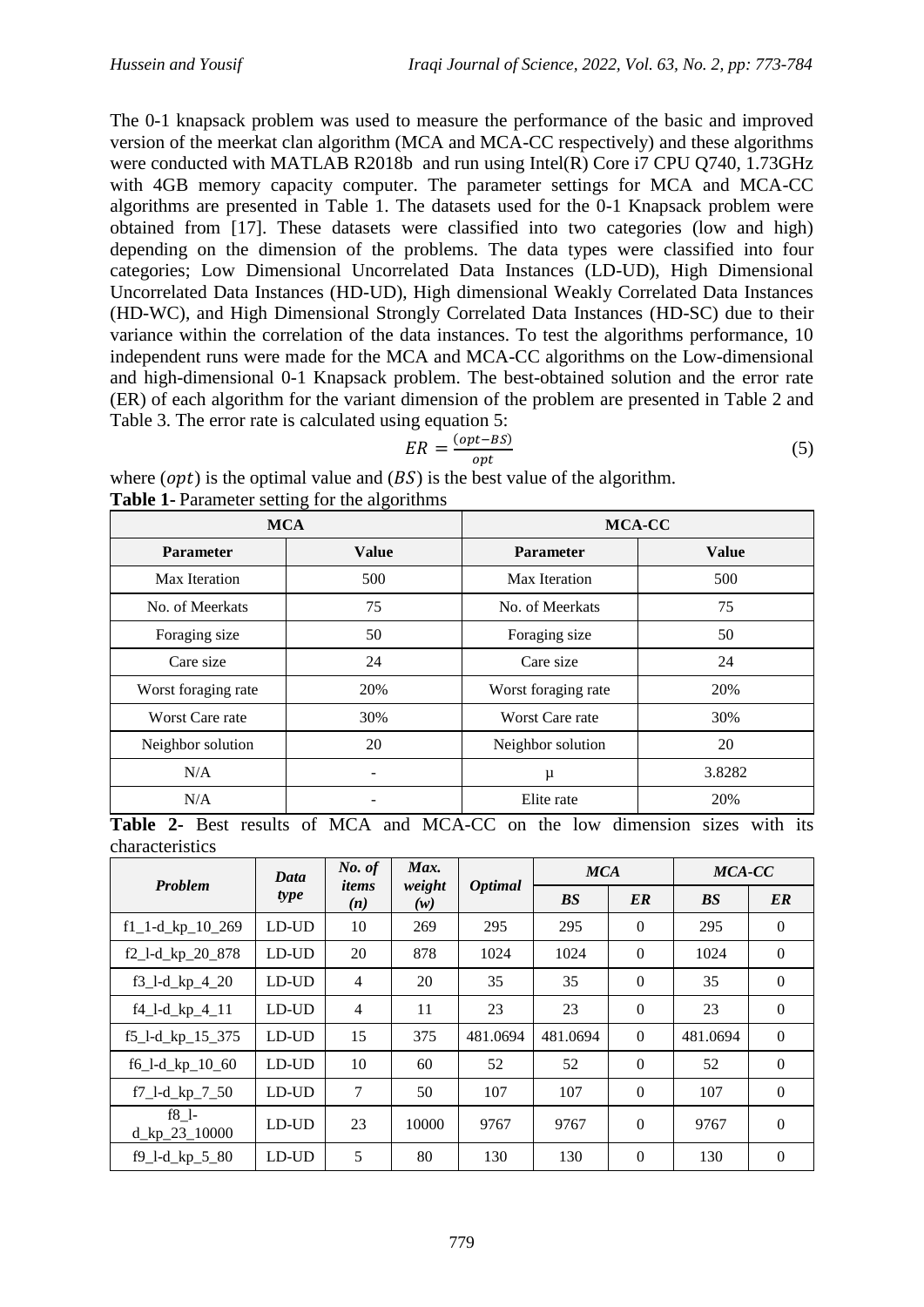| f10_l-d_kp_20_879  | LD-UD | า∩ | 87Q<br>O 1 | 025 | 1025 | 025 |  |
|--------------------|-------|----|------------|-----|------|-----|--|
| Average error rate |       |    |            |     |      |     |  |

The experimental results showed, in Table 2, that in the low dimensional problems for the basic MCA and the proposed MCA-CC have obtained the optimal solution. Whereas, in high dimensional problems, the MCA algorithm outperforms the basic MCA algorithm in terms of solutions quality for all instances. Thereby, it produced a more quality solution with less error rate. Otherwise, in Table 4 and Table 5, the iteration number (iter) of the proposed algorithm is less than the basic algorithm. It has been observed that, in most of the low-dimensional datasets, the MCA-CC finds the optimum solution at the initialization phase of algorithm 2 due to the effectiveness of the chaos in the initialization phase. Furthermore, the MCA-CC algorithm has superiority over the basic MCA algorithm in finding a more quality solution with lower number of iterations in most of the high dimensional datasets.

**Table 3-** Best results of MCA and MCA-CC on the high dimension sizes with its characteristics

| <b>Problem</b>      | <b>Data</b> | No. of<br>items | Max.<br>weight |                | <b>MCA</b> |              | MCA-CC |                |
|---------------------|-------------|-----------------|----------------|----------------|------------|--------------|--------|----------------|
|                     | type        | (n)             | (w)            | <b>Optimal</b> | BS         | ER           | BS     | ER             |
| knapPI_1_100_1000   | HD-UD       | 100             | 995            | 9147           | 9147       | $\mathbf{0}$ | 9147   | $\overline{0}$ |
| knapPI_1_200_1000   | HD-UD       | 200             | 1008           | 11238          | 11238      | $\mathbf{0}$ | 11238  | $\overline{0}$ |
| knapPI_1_500_1000   | HD-UD       | 500             | 2543           | 28857          | 28005      | 0.0295       | 28857  | $\overline{0}$ |
| knapPI_1_1000_1000  | HD-UD       | 1000            | 5002           | 54503          | 49222      | 0.0968       | 54273  | 0.0042         |
| knapPI_1_2000_1000  | HD-UD       | 2000            | 10011          | 110625         | 94387      | 0.1467       | 107171 | 0.0312         |
| knapPI_1_5000_1000  | HD-UD       | 5000            | 25016          | 276457         | 219857     | 0.2047       | 259514 | 0.0612         |
| knapPI_1_10000_1000 | HD-UD       | 10000           | 49877          | 563647         | 429428     | 0.2381       | 512076 | 0.0914         |
| knapPI_2_100_1000   | HD-WC       | 100             | 995            | 1514           | 1512       | 0.0013       | 1512   | 0.0013         |
| knapPI_2_200_1000   | HD-WC       | 200             | 1008           | 1634           | 1634       | $\mathbf{0}$ | 1634   | $\overline{0}$ |
| knapPI_2_500_1000   | HD-WC       | 500             | 2543           | 4566           | 4474       | 0.0201       | 4566   | $\overline{0}$ |
| knapPI_2_1000_1000  | HD-WC       | 1000            | 5002           | 9052           | 8713       | 0.0374       | 9046   | 0.0006         |
| knapPI_2_2000_1000  | HD-WC       | 2000            | 10011          | 18051          | 16781      | 0.0703       | 17891  | 0.0088         |
| knapPI_2_5000_1000  | HD-WC       | 5000            | 25016          | 44356          | 40622      | 0.0841       | 43356  | 0.0225         |
| knapPI_2_10000_1000 | HD-WC       | 10000           | 49877          | 90204          | 80889      | 0.1032       | 86979  | 0.0357         |
| knapPI_3_100_1000   | HD-SC       | 100             | 997            | 2397           | 2397       | $\Omega$     | 2397   | $\overline{0}$ |
| knapPI_3_200_1000   | HD-SC       | 200             | 997            | 2697           | 2697       | $\mathbf{0}$ | 2697   | $\overline{0}$ |
| knapPI_3_500_1000   | HD-SC       | 500             | 2517           | 7117           | 6717       | 0.0562       | 7117   | $\overline{0}$ |
| knapPI_3_1000_1000  | HD-SC       | 1000            | 4990           | 14390          | 13090      | 0.0903       | 14190  | 0.0138         |
| knapPI_3_2000_1000  | HD-SC       | 2000            | 9819           | 28919          | 25119      | 0.1314       | 28019  | 0.0311         |
| knapPI_3_5000_1000  | HD-SC       | 5000            | 24805          | 72505          | 61905      | 0.1461       | 68994  | 0.0484         |
| knapPI_3_10000_1000 | HD-SC       | 10000           | 49519          | 146919         | 122719     | 0.1647       | 136717 | 0.0694         |
| Average error rate  |             |                 |                |                |            | 0.0771       |        | 0.0199         |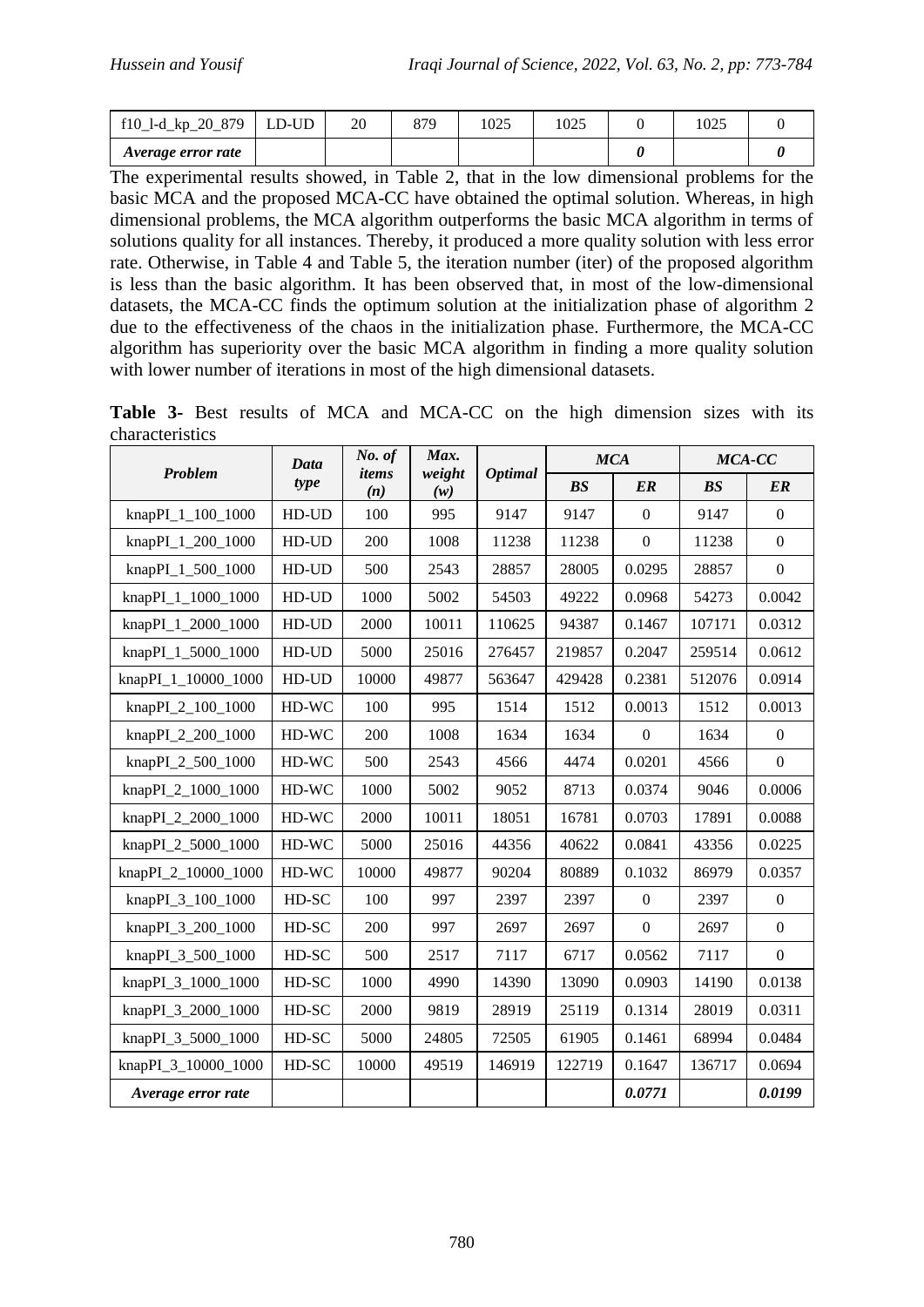| Problem             | Data type   | No. of items<br>(n) | Max. weight<br>(w) | <b>MCA</b><br><i>iterations no.</i> | MCA-CC<br><i>iterations no.</i> |
|---------------------|-------------|---------------------|--------------------|-------------------------------------|---------------------------------|
| knapPI_1_100_1000   | $LD$ - $UD$ | 10                  | 269                | $\theta$                            | $\theta$                        |
| knapPI_1_200_1000   | LD-UD       | 20                  | 878                | 149                                 | 2                               |
| knapPI_1_500_1000   | LD-UD       | $\overline{4}$      | 20                 | $\mathbf{0}$                        | $\Omega$                        |
| knapPI_1_1000_1000  | LD-UD       | 4                   | 11                 | $\boldsymbol{0}$                    | $\overline{0}$                  |
| knapPI_1_2000_1000  | LD-UD       | 15                  | 375                | $\overline{4}$                      | $\Omega$                        |
| knapPI_1_5000_1000  | LD-UD       | 10                  | 60                 | $\theta$                            | $\Omega$                        |
| knapPI_1_10000_1000 | LD-UD       | 7                   | 50                 | $\Omega$                            | $\Omega$                        |
| knapPI_2_100_1000   | LD-UD       | 23                  | 10000              | 1                                   | $\Omega$                        |
| knapPI_2_200_1000   | LD-UD       | 5                   | 80                 | $\theta$                            | $\Omega$                        |
| knapPI_2_500_1000   | LD-UD       | 20                  | 879                | 22                                  | 3                               |

**Table 4-** Comparison of iterations number of MCA and MCA-CC on the low dimensional problems.

Moreover, the error rate obtained by the proposed algorithm (MCA-CC) was compared with different algorithms (Simulated Annealing (SA), Greedy Search Algorithm (GSA), Dynamic Programming (DP), Branch and Bound (BB) [17], and Cohort Intelligence (CI) [18]) on low dimension test datasets. This comparison is illustrated in Table 6. Additionally, on high dimension test datasets, the comparison between the results gained by the MCA-CC algorithm and other algorithms (SA, GSA, and BB [17]) are shown in Table 7. Furthermore, from the comparison results, it is observable that MCA-CC has the minimum error rate for all tested datasets means the proposed algorithm has the superiority over all tested data on the low dimension. Whereas, on the high dimension, MCA-CC has superiority in most of the tested data. To decide the statistical contrasts between the MCA-CC and the comparison algorithms with the low and the high problems' scale, the Friedman test was set. The results are presented in Table 8 and Table 9. It can be seen from the Friedman test results that the distinctions among the calculations of the algorithm are statistically significant with 99% assurance on the low and the high problems scale. The MCA-CC obtains the best overall rank.

|           | Table 5- Comparison of iterations number of MCA and MCA-CC on the high dimensional |  |  |  |
|-----------|------------------------------------------------------------------------------------|--|--|--|
| problems. |                                                                                    |  |  |  |

| <b>Problem</b>       | Data type   | No. of items<br>(n) | Max. weight<br>(w) | <b>MCA</b><br><i>iterations no.</i> | MCA-CC<br><i>iterations no.</i> |
|----------------------|-------------|---------------------|--------------------|-------------------------------------|---------------------------------|
| knap $PI_1_100_1000$ | $HD$ - $UD$ | 100                 | 995                | 18                                  | $\theta$                        |
| knapPI_1_200_1000    | $HD$ - $UD$ | 200                 | 1008               | 87                                  | 11                              |
| knap $PI_1_500_1000$ | $HD$ - $UD$ | 500                 | 2543               | 327                                 | 235                             |
| knapPI_1_1000_1000   | $HD$ - $UD$ | 1000                | 5002               | 408                                 | 425                             |
| knapPI_1_2000_1000   | $HD$ -UD    | 2000                | 10011              | 463                                 | 424                             |
| knapPI_1_5000_1000   | $HD$ -UD    | 5000                | 25016              | 498                                 | 448                             |
| knapPI_1_10000_1000  | $HD$ -UD    | 10000               | 49877              | 488                                 | 478                             |
| knapPI_2_100_1000    | $HD-WC$     | 100                 | 995                |                                     | $\theta$                        |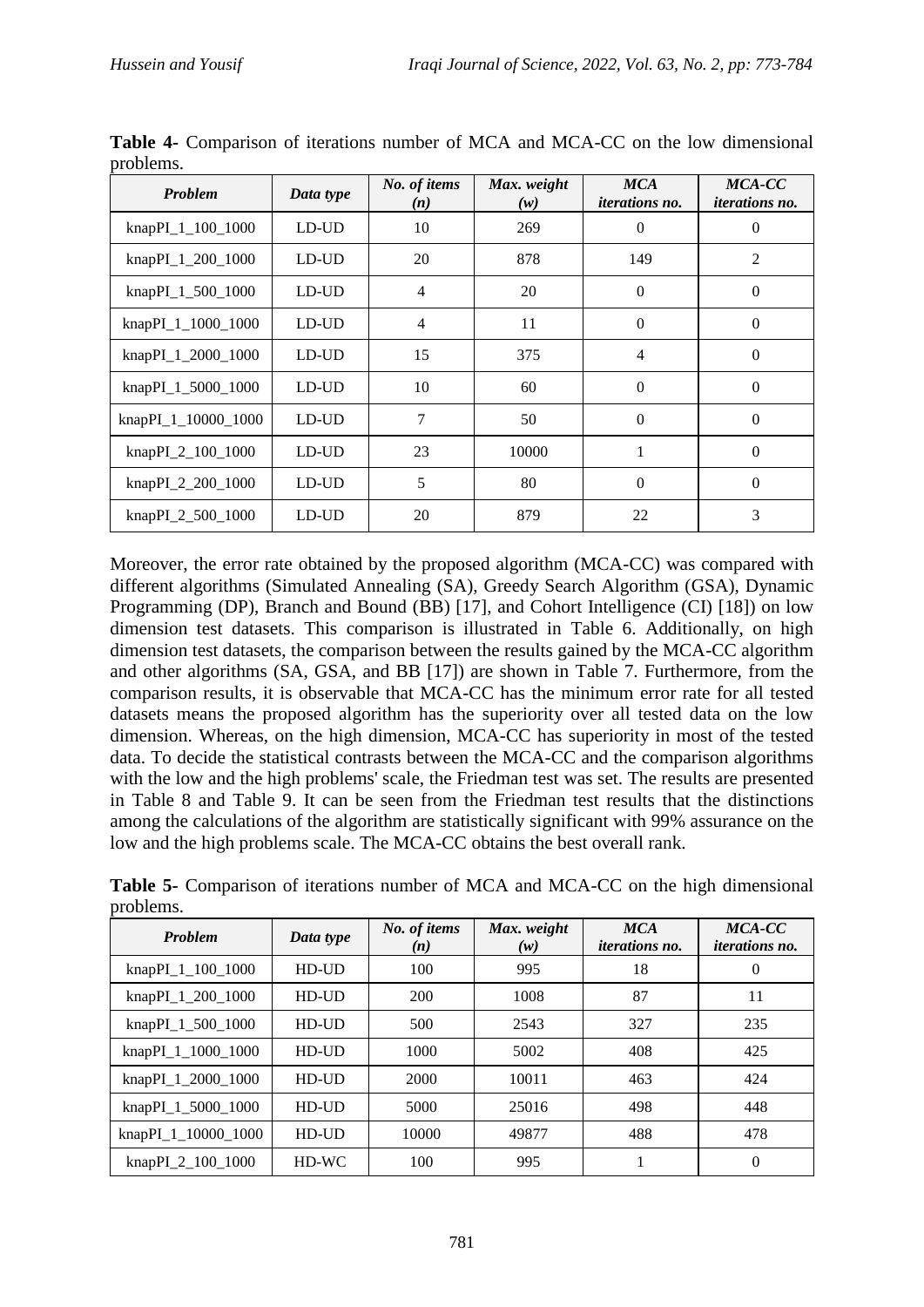| knapPI_2_200_1000   | $HD-WC$ | 200   | 1008  | 27  | $\theta$ |
|---------------------|---------|-------|-------|-----|----------|
| knapPI_2_500_1000   | $HD-WC$ | 500   | 2543  | 364 | 73       |
| knapPI_2_1000_1000  | $HD-WC$ | 1000  | 5002  | 312 | 230      |
| knapPI_2_2000_1000  | $HD-WC$ | 2000  | 10011 | 233 | 434      |
| knapPI_2_5000_1000  | $HD-WC$ | 5000  | 25016 | 435 | 366      |
| knapPI_2_10000_1000 | $HD-WC$ | 10000 | 49877 | 488 | 376      |
| knapPI_3_100_1000   | HD-SC   | 100   | 997   | 56  | 13       |
| knapPI_3_200_1000   | HD-SC   | 200   | 997   | 58  | 11       |
| knapPI_3_500_1000   | HD-SC   | 500   | 2517  | 373 | 86       |
| knapPI_3_1000_1000  | HD-SC   | 1000  | 4990  | 165 | 106      |
| knapPI_3_2000_1000  | HD-SC   | 2000  | 9819  | 125 | 167      |
| knapPI_3_5000_1000  | HD-SC   | 5000  | 24805 | 320 | 497      |
| knapPI_3_10000_1000 | HD-SC   | 10000 | 49519 | 141 | 483      |

**Table 6-** The comparison among algorithms on the low dimensional problems based on best error rate.

| <b>Problem</b>     | MCA-CC   | <b>SA</b> | <b>GA</b> | <b>GSA</b> | DP       | <b>BB</b> | CI       |
|--------------------|----------|-----------|-----------|------------|----------|-----------|----------|
| $f1_l-d_kp_10_269$ | $\bf{0}$ | 0.0033    | $\Omega$  | 0.0237     | $\theta$ | 0.0508    | $\theta$ |
| $f2_l-d_kp_20_878$ | $\bf{0}$ | 0.0507    | $\Omega$  | $\Omega$   | $\theta$ | 0.0507    | $\theta$ |
| $f3_l-d_kp_4_20$   | $\bf{0}$ | $\Omega$  | $\Omega$  | 0.2        | $\Omega$ | 0.3142    | $\theta$ |
| $f4_l-d_kp_4_l1$   | $\bf{0}$ | 0.0434    | $\Omega$  | 0.1739     | $\Omega$ | 0.0434    | $\Omega$ |
| $f5_l-d_kp_15_375$ | $\bf{0}$ | $\Omega$  | 0.0084    | $\Omega$   | 0.0084   | 0.0247    | $\Omega$ |
| $f6_l-d_kp_l0_60$  | $\bf{0}$ | $\Omega$  | $\Omega$  | 0.1730     | $\Omega$ | 0.0576    | 0.0192   |
| $f7_l-d_kp_7_50$   | $\bf{0}$ | 0.0467    | $\Omega$  | 0.0654     | $\Omega$ | 0.1028    | 0.0186   |
| Average error rate | 0        | 0.0206    | 0.0012    | 0.0908     | 0.0012   | 0.0920    | 0.0054   |

The data bold stylistic means the best results among the comparison algorithms

| <b>Problem</b>      | Data type | MC-CC        | <b>SA</b>    | <b>GSA</b> | <b>BB</b> |
|---------------------|-----------|--------------|--------------|------------|-----------|
| knapPI_1_100_1000   | $HD$ -UD  | $\mathbf{0}$ | $\mathbf{0}$ | 0.6738     | 0.1225    |
| knapPI_1_200_1000   | $HD$ -UD  | $\mathbf{0}$ | 0.0956       | 0.5956     | 0.0713    |
| knapPI_1_500_1000   | $HD$ -UD  | $\mathbf{0}$ | 0.2587       | 0.6581     | 0.0282    |
| knapPI_1_1000_1000  | $HD$ -UD  | 0.0042       | 0.3262       | 0.7261     | 0.0202    |
| knapPI_1_2000_1000  | $HD$ -UD  | 0.0312       | 0.4052       | 0.7687     | 0.0085    |
| knapPI_1_5000_1000  | $HD$ -UD  | 0.0612       | 0.4547       | 0.8216     | 0.0026    |
| knapPI_1_10000_1000 | $HD$ -UD  | 0.0914       | $\bf{0}$     | 0.4814     | 0.9997    |
| knapPI_2_100_1000   | $HD-WC$   | 0.0013       | 0.0184       | 0.3124     | 0.0488    |
| knapPI_2_200_1000   | HD-WC     | $\mathbf{0}$ | 0.0593       | 0.3433     | 0.0189    |
| knapPI_2_500_1000   | $HD-WC$   | $\mathbf{0}$ | 0.1800       | 0.3537     | 0.0179    |

**Table 7-** The comparison among algorithms on the high dimensional problems based on best error rate.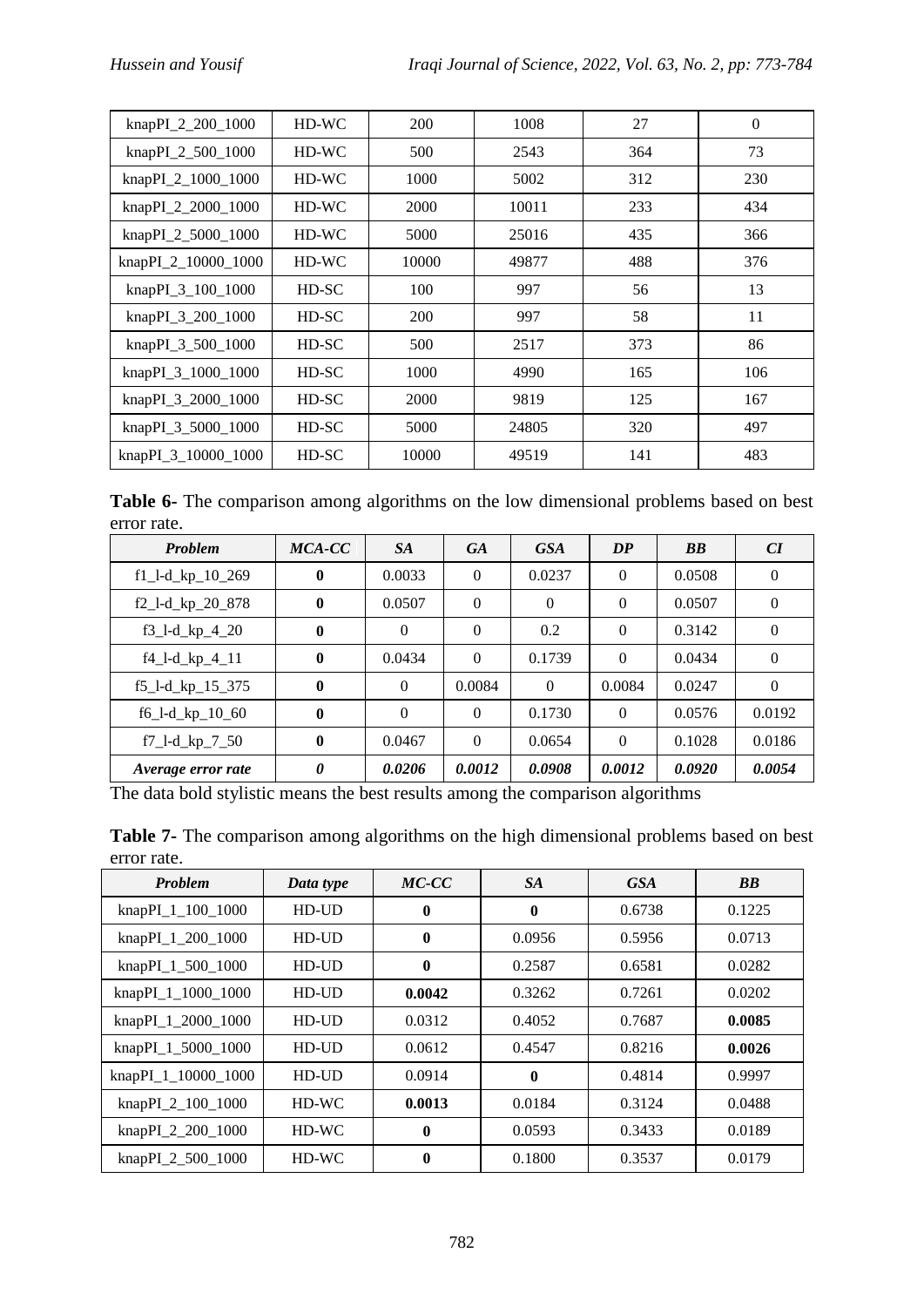| knapPI_2_1000_1000  | $HD-WC$ | 0.0006           | 0.2453 | 0.3730 | 0.0050 |
|---------------------|---------|------------------|--------|--------|--------|
| knapPI_2_2000_1000  | $HD-WC$ | 0.0088           | 0.2920 | 0.3870 | 0.0142 |
| knapPI_2_5000_1000  | $HD-WC$ | 0.0225           | 0.3412 | 0.3825 | 0.0035 |
| knapPI_2_10000_1000 | HD-WC   | 0.0357           | 0.3586 | 0.3964 | 0.0014 |
| knapPI_3_100_1000   | HD-SC   | $\mathbf 0$      | 0.0421 | 0.5431 | 0.0538 |
| knapPI_3_200_1000   | HD-SC   | $\mathbf 0$      | 0.0381 | 0.5939 | 0.0574 |
| knapPI_3_500_1000   | HD-SC   | $\boldsymbol{0}$ | 0.1424 | 0.5902 | 0.0171 |
| knapPI_3_1000_1000  | HD-SC   | 0.0138           | 0.1807 | 0.6116 | 0.0082 |
| knapPI_3_2000_1000  | HD-SC   | 0.0311           | 0.2225 | 0.6259 | 0.0066 |
| knapPI_3_5000_1000  | HD-SC   | 0.0484           | 0.2597 | 0.6234 | 0.0022 |
| knapPI_3_10000_1000 | HD-SC   | 0.0694           | 0.2777 | 0.6289 | 0.0008 |
| Average error rate  |         | 0.0199           | 0.1999 | 0.5471 | 0.0718 |

The data bold style means the best results among the compared algorithms

| Table 8- Friedman test of different algorithms for low dimensional problems. |  |
|------------------------------------------------------------------------------|--|
|------------------------------------------------------------------------------|--|

| <b>Algorithm</b> | Rank | $\tilde{}$<br>1-p value | $\overline{\phantom{a}}$ | Diff.? |
|------------------|------|-------------------------|--------------------------|--------|
| MCA-CC           | 2.57 |                         |                          |        |
| GА               | 3.00 |                         |                          |        |
| DP               | 3.00 |                         |                          |        |
|                  | 3.21 | 0.99                    | 25.436                   | Yes    |
| SА               | 4.29 |                         |                          |        |
| <b>GSA</b>       | 5.36 |                         |                          |        |
| BB               | 6.57 |                         |                          |        |

|  |  |  | Table 9- Friedman test of different algorithms for high dimensional problems. |  |
|--|--|--|-------------------------------------------------------------------------------|--|
|  |  |  |                                                                               |  |

| <b>Algorithm</b> | Rank | 1-p value | $\sim$ | Diff.? |
|------------------|------|-----------|--------|--------|
| MCA-CC           | 1.45 |           |        |        |
| ВB               | .    | 0.99      |        |        |
| DА               | 2.69 |           | 45.545 | Yes    |
| GSA              | 3.95 |           |        |        |

## **7. Conclusions**

 The meerkat clan algorithm is a promising metaheuristic algorithm for solving optimization problems. In this paper, we presented an improved version of basic MCA based on a chaotic map and crossover (MCA-CC) for solving the 0-1 Knapsack problem. In MCA-CC, the initialization of the solutions is done using a chaotic map instead of randomization. This enhancement provides the proposed algorithm with more diversity in the clan (population). Moreover, the crossover operation is performed on the best solution attained so far which is called 'sentry' and the set of the best solution found in the foraging group which is called elite. These solutions are suggested to be a promising solution for producing better solutions that increase the ability of the proposed algorithm for finding the global optimum solution and speed up the convergence rate. The experimental results demonstrate that the basic MCA and MCA-CC have reached the optimal solution; however, the MCA-CC algorithm finds the optimal solution in less iterations than basic MCA in the low-dimensional tested problems. In the large-dimensional tested problems, the MCA-CC outperforms the basic MCA in terms of solution quality in all tested problems and finds better solutions in less iterations in most of them. Furthermore, in comparison with other algorithms, the proposed algorithm gained competitive solutions in all tested problems.